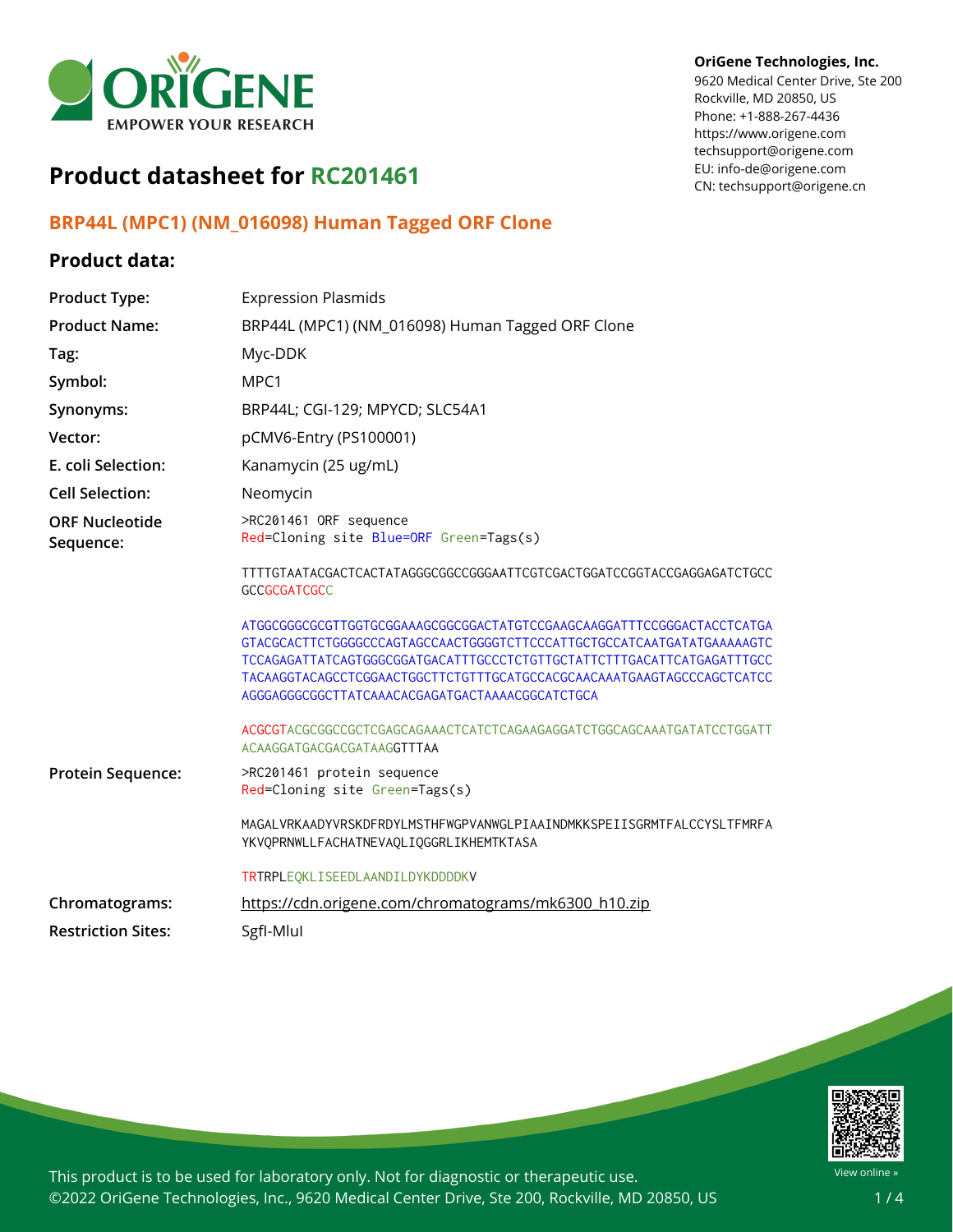

#### **Cloning Scheme:**



**Plasmid Map:**



| ACCN: | NM 016098 |
|-------|-----------|
|       |           |

### **ORF Size:** 327 bp

**OTI Disclaimer:** The molecular sequence of this clone aligns with the gene accession number as a point of reference only. However, individual transcript sequences of the same gene can differ through naturally occurring variations (e.g. polymorphisms), each with its own valid existence. This clone is substantially in agreement with the reference, but a complete review of all prevailing variants is recommended prior to use. [More](https://www.ncbi.nlm.nih.gov/books/NBK174586/) info

This product is to be used for laboratory only. Not for diagnostic or therapeutic use. ©2022 OriGene Technologies, Inc., 9620 Medical Center Drive, Ste 200, Rockville, MD 20850, US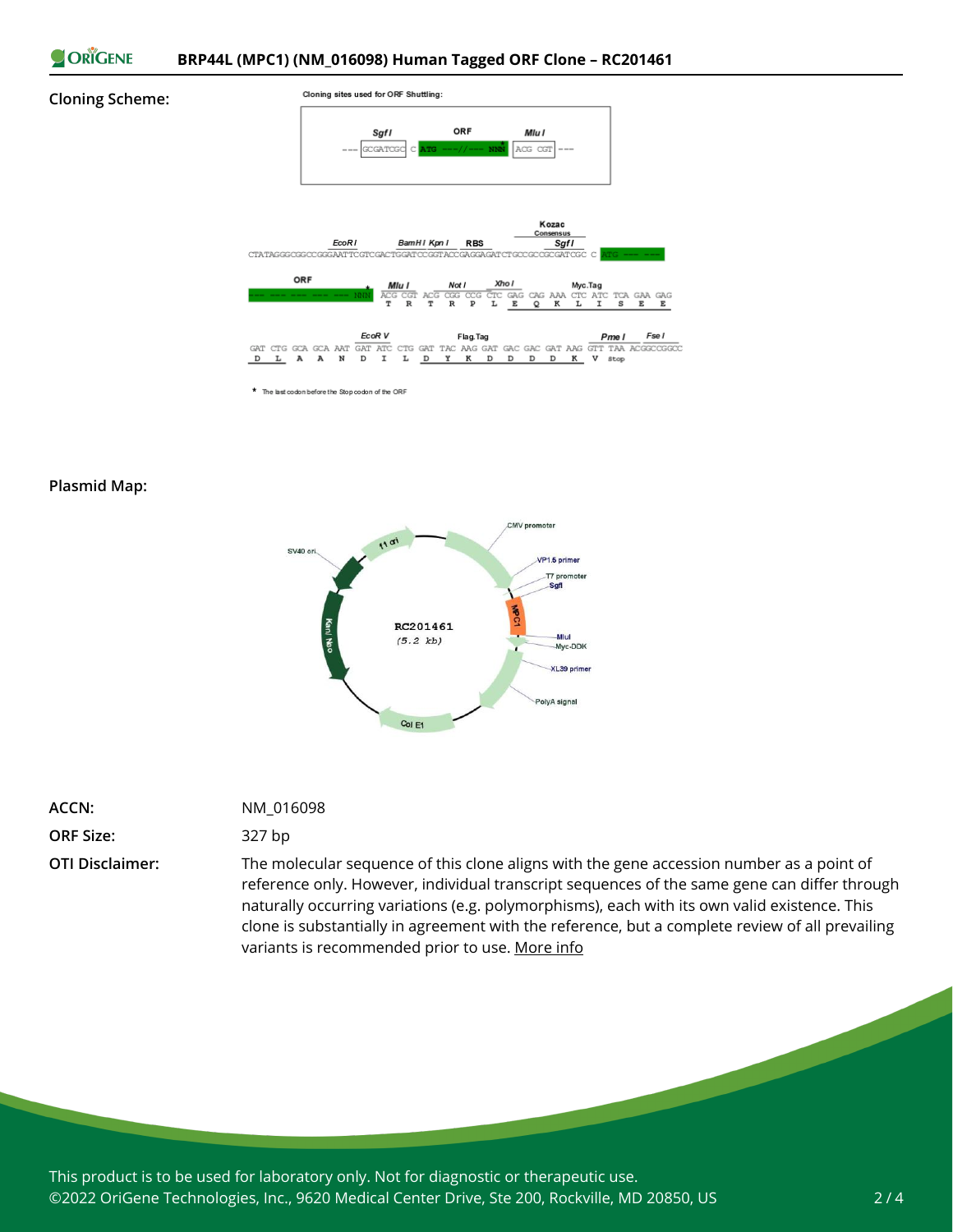| ORIGENE<br>BRP44L (MPC1) (NM_016098) Human Tagged ORF Clone - RC201461 |                                                                                                                                                                                                                                                                                                                                                                                                                                                     |  |
|------------------------------------------------------------------------|-----------------------------------------------------------------------------------------------------------------------------------------------------------------------------------------------------------------------------------------------------------------------------------------------------------------------------------------------------------------------------------------------------------------------------------------------------|--|
| <b>OTI Annotation:</b>                                                 | This clone was engineered to express the complete ORF with an expression tag. Expression<br>varies depending on the nature of the gene.                                                                                                                                                                                                                                                                                                             |  |
| Components:                                                            | The ORF clone is ion-exchange column purified and shipped in a 2D barcoded Matrix tube<br>containing 10ug of transfection-ready, dried plasmid DNA (reconstitute with 100 ul of water).                                                                                                                                                                                                                                                             |  |
| <b>Reconstitution Method:</b>                                          | 1. Centrifuge at 5,000xg for 5min.<br>2. Carefully open the tube and add 100ul of sterile water to dissolve the DNA.<br>3. Close the tube and incubate for 10 minutes at room temperature.<br>4. Briefly vortex the tube and then do a quick spin (less than 5000xg) to concentrate the liquid<br>at the bottom.<br>5. Store the suspended plasmid at -20°C. The DNA is stable for at least one year from date of<br>shipping when stored at -20°C. |  |
| RefSeq:                                                                | NM 016098.4                                                                                                                                                                                                                                                                                                                                                                                                                                         |  |
| <b>RefSeq Size:</b>                                                    | 977 bp                                                                                                                                                                                                                                                                                                                                                                                                                                              |  |
| <b>RefSeq ORF:</b>                                                     | 330 bp                                                                                                                                                                                                                                                                                                                                                                                                                                              |  |
| Locus ID:                                                              | 51660                                                                                                                                                                                                                                                                                                                                                                                                                                               |  |
| UniProt ID:                                                            | Q9Y5U8                                                                                                                                                                                                                                                                                                                                                                                                                                              |  |
| <b>Cytogenetics:</b>                                                   | 6q27                                                                                                                                                                                                                                                                                                                                                                                                                                                |  |
| Domains:                                                               | <b>UPF0041</b>                                                                                                                                                                                                                                                                                                                                                                                                                                      |  |
| MW:                                                                    | 12.3 kDa                                                                                                                                                                                                                                                                                                                                                                                                                                            |  |
| <b>Gene Summary:</b>                                                   | The protein encoded by this gene is part of an MPC1/MPC2 heterodimer that is responsible<br>for transporting pyruvate into mitochondria. The encoded protein is found in the inner<br>mitochondrial membrane. Defects in this gene are a cause of mitochondrial pyruvate carrier                                                                                                                                                                    |  |

mitochondrial membrane. Defects in this gene are a cause of mitochondrial pyruvate carrier deficiency. Several transcript variants, some protein coding and one non-protein coding, have been found for this gene. [provided by RefSeq, Aug 2012]

## **Product images:**

| $158 -$           |  |
|-------------------|--|
| $106 -$<br>$79 -$ |  |
| $48 -$            |  |
| $35 -$<br>$23 -$  |  |
|                   |  |

Western blot validation of overexpression lysate (Cat# [LY414188]) using anti-DDK antibody (Cat# [TA50011-100]). Left: Cell lysates from untransfected HEK293T cells; Right: Cell lysates from HEK293T cells transfected with RC201461 using transfection reagent MegaTran 2.0 (Cat# [TT210002]).

This product is to be used for laboratory only. Not for diagnostic or therapeutic use. ©2022 OriGene Technologies, Inc., 9620 Medical Center Drive, Ste 200, Rockville, MD 20850, US